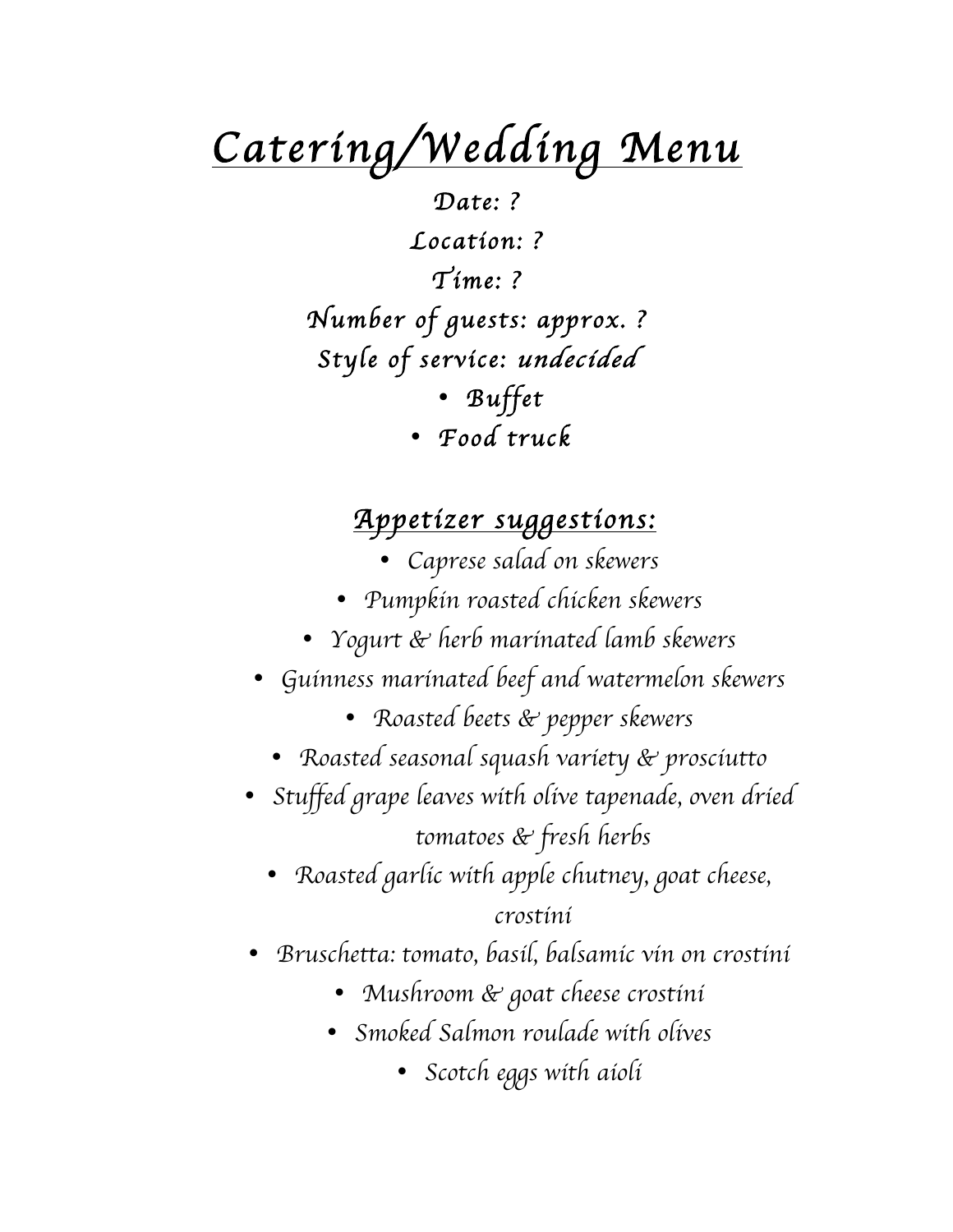# *Salads*

• *Classic Caesar* 

- *Mixed greens, fresh strawberries, blue cheese crumbles, balsamic dressing*
- *Bacon & Bibb lettuce, red onion, roasted tomato & bacon dressing, parmesan cheese* 
	- *Apple, parmesan & toasted walnut salad with fresh lemon*
	- *Sesame & arugula salad with fresh tomatoes, soy mustard dressing*

## *Main course:*

- *Whole Chickens- brined*
- *Pulled pork with a variety of sauces* (*buns/ bread on side*)
	- *Lamb: Roasted lamb leg, lamb chops, and lamb burgers, with sauces*
		- *Smoked Beef Brisket with sauces*
		- *Roasted Chicken and vegetables served with Minnesota wild rice & jus*
	- *Seasonal Vegan curry served with basmati rice*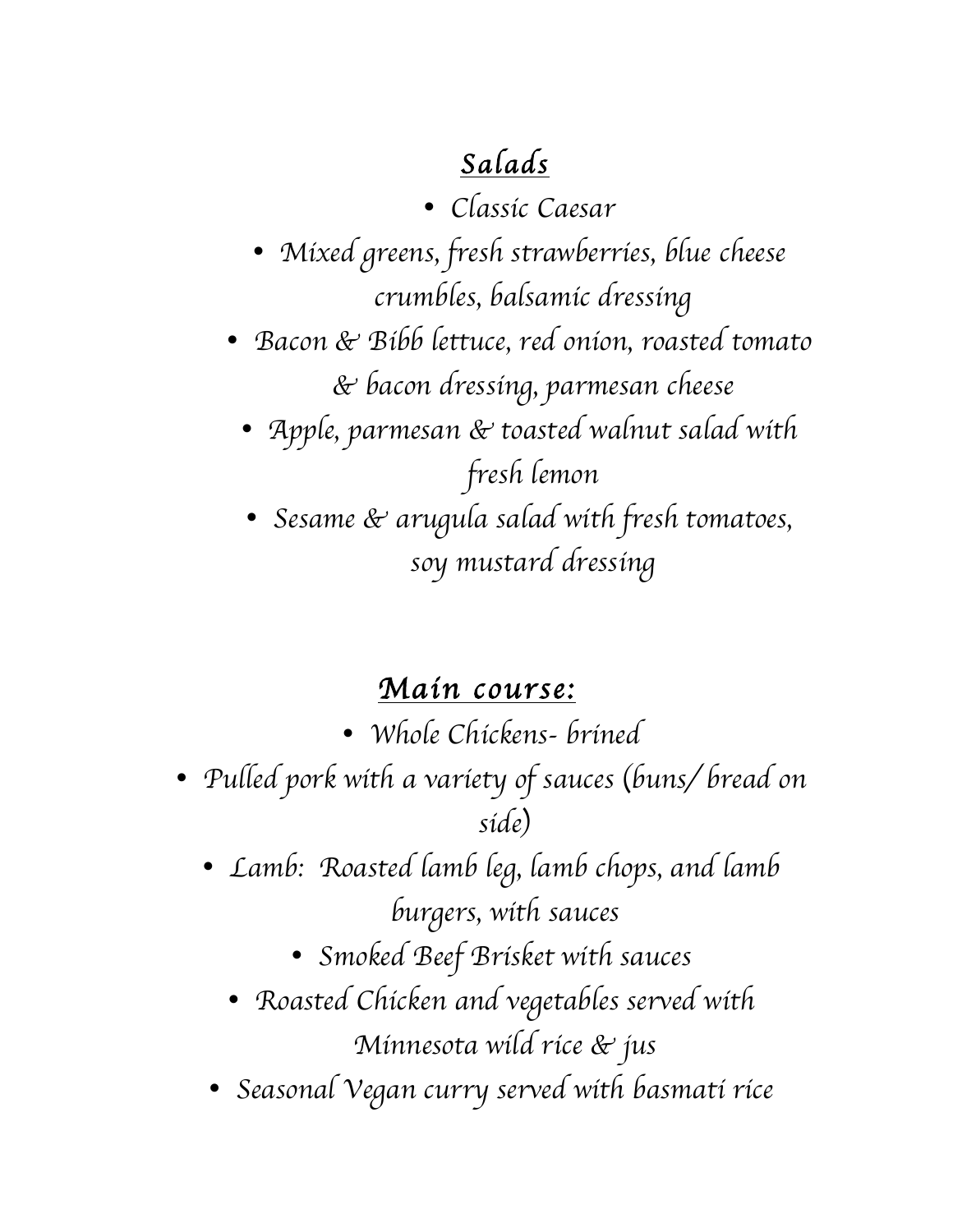• *Saffron Cous cous salad with grilled vegetables & honey lime coriander vinaigrette*

### *Pasties*

## (*small/large*) *The Traditional \$6/9*

*Minced beef, carrots, potatoes, onion and gravy.*

*Chicken Pasty \$6/9 A chicken potpie you can eat with your hands.*

# *Thai Veg \$6/9*

*Potato, carrot, spinach, ginger, in a red Thai coconut cream sauce.*

*The Pig \$6/9 Braised pulled pork, apples, onions and coriander.*

> *Sausage Roll \$6 Sausage rolled up in pasty dough.*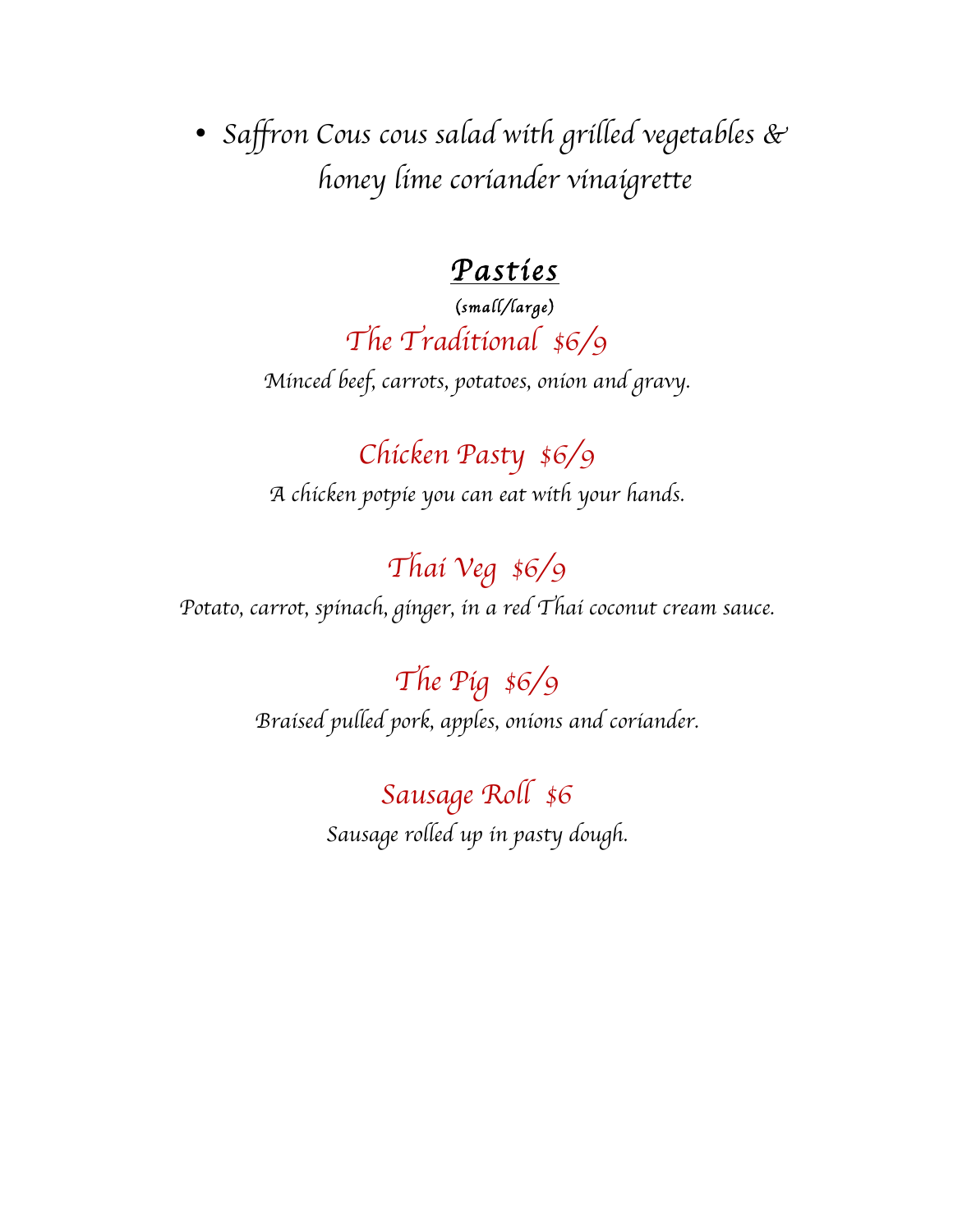# *Special Pasties*

*The Reuben*

*Corned beef, sauerkraut, Swiss cheese, Thousand Island dressing* 

*Smoked pork pasties House smoked pulled pork, kimchee, and parsnip potato mash l*

*Roast beef pasty House roast beef, caramelized onions, potato & cheese* 

*Lamb pasty Roasted lamb leg, roasted veg, parsnip puree, mint sauce*

## *Sides*

*Garlic & herb mash Roasted potato Scalloped potato Baked potato Potato Salad Baked Beans Coleslaw Roasted/grilled vegetables Roasted seasonal squash Polenta cake*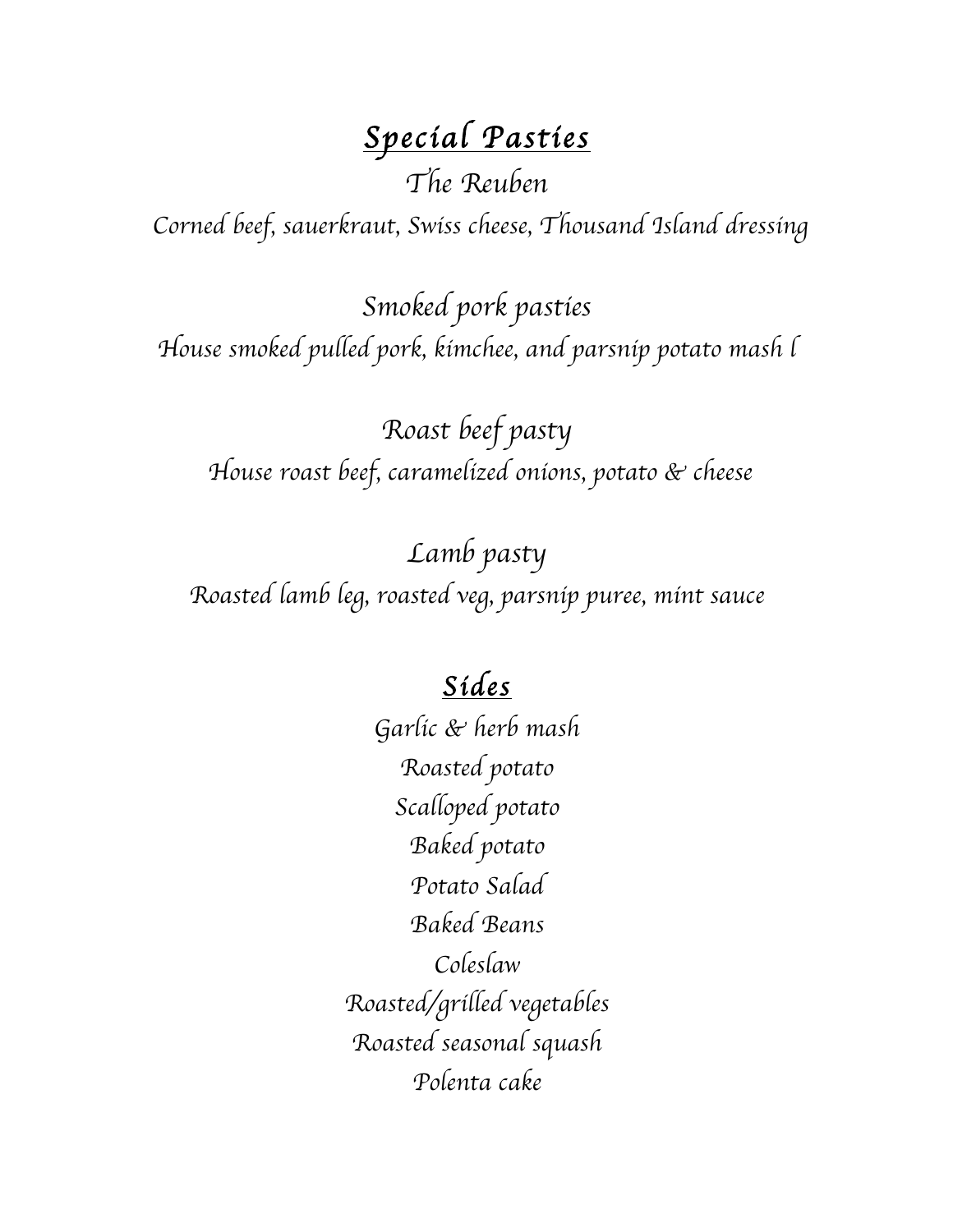*Plantain cakes Cous cous Minnesota wild rice Basmati rice*

*Accompaniments: Pickled onions Pickled jalapenos Pickled carrots Giardiniera Sweet chili aioli Saffron aioli Roasted garlic & herb aioli Romesco Sauce* (*almond, roasted pepper*) *BBQ Sauce Cilantro cumin sauce Au Jus Horseradish Apple mustard Honey mustard Dijon Mustard*